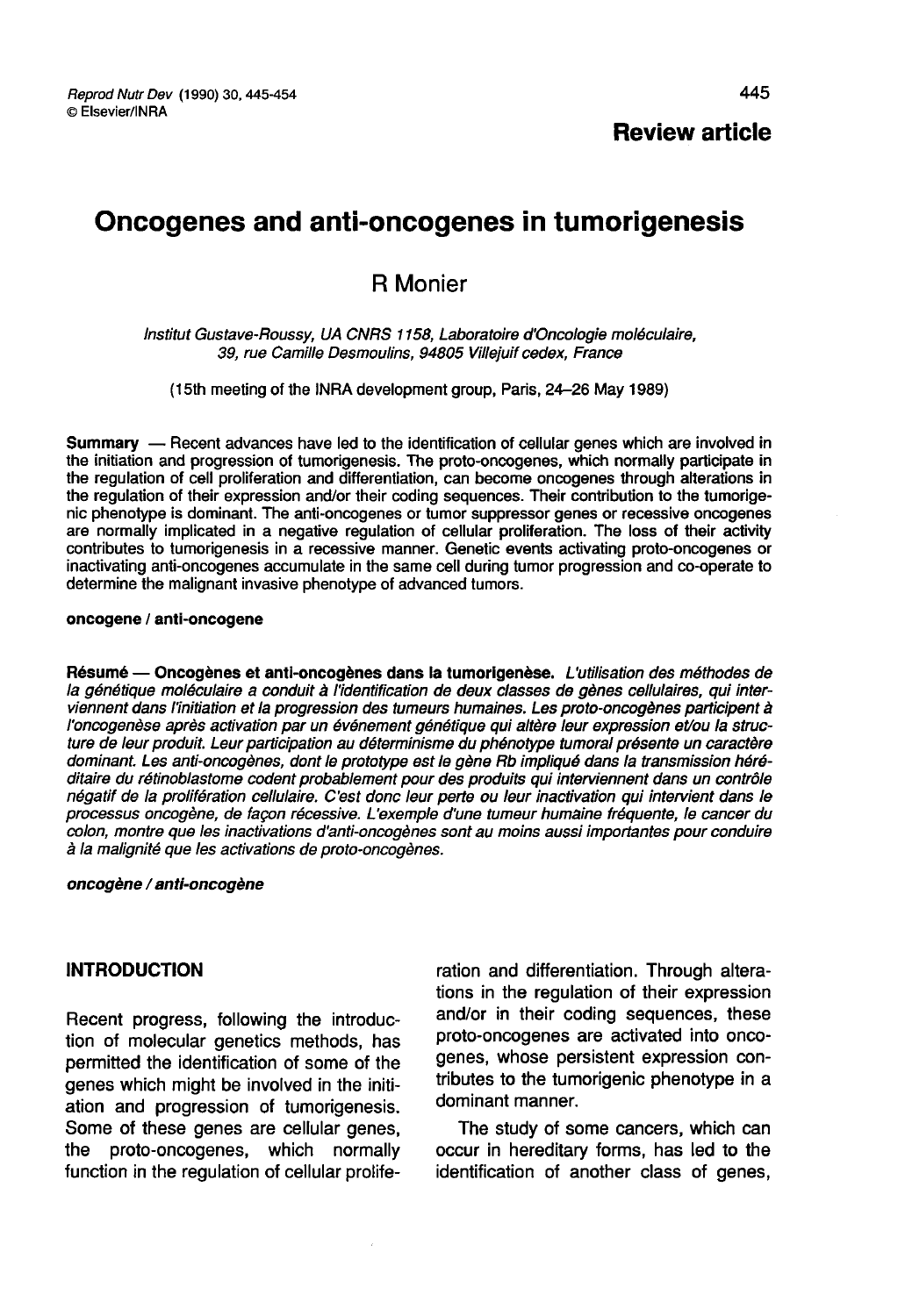446

whose alterations appear to be equally important in tumorigenesis. These so-called<br>anti-oncogenes or tumor suppressor anti-oncogenes genes or recessive oncogenes are probably implicated in a negative regulation of cellular proliferation. Their normal activity therefore tends to limit cell growth and it is the loss of this activity which indeed contributes to tumorigenesis. The genetic events which affect them are recessive and both alleles of the gene in diploid cells need to be lost or otherwise rendered inactive, in order to contibute to the tumorigenic phenotype.

# THE PROTO-ONCOGENES

More than 50 genes have been identified in animals and in human tumors as protooncogenes and there is no reason to believe that this list is closed. Many of these genes are recognized as proto-oncogenes because of their aptitude to transform cells in culture or to induce tumors in animal models or because they are frequently rearranged or amplified in human tumors, although their biochemical properties and biological functions remain unknown. Nevertheless, about half of the proto-oncogenes identified at the present time are known to code either for growth factors or for elements of the cellular machinery which enable cells to recognize growth factors and to translate the information communicated by growth factors into cellular responses (table I).

Genes coding for membrane receptors are well represented in the proto-oncogene class. All of them code for integral membrane proteins, with an extracellular receptor domain and an intracellular domain possessing a tyrosine protein kinase activity. The ligands for only 2 of these protooncogenes are known: the c-erb-B1 gene codes for the receptor of EGF and the cfms gene codes for the receptor of M-CSF (CSF-1). All the other proto-oncogenes of this class are included in the receptor gene category, because of sequence similarities with known receptor genes. The lack of knowledge about possible ligands is partic-

| Proto-oncogene                    | Product                                     |
|-----------------------------------|---------------------------------------------|
| int-2, hst, fat-5, sis            | Growth factor                               |
| erb-B1, erb-B2, fms, met,         | Growth factor receptor                      |
| kit. trk. sea. ros                | with tyrosine-protein kinase activity       |
| mas                               | Angiotensin receptor                        |
| src, yes, fes, fps, fgr, abl, lck | Membrane-bound tyrosine protein kinase      |
| Ha-ras, Ki-ras, N-ras             | Membrane-bound GTPase                       |
| mos, raf                          | Cytoplasmic serine-threonine-protein kinase |
| fos, jun, myb                     | Nuclear transcription factors               |
| erb-A                             | Thyroid hormone receptor                    |
| myc                               | Nuclear phosphoprotein                      |

Table I. Proto-oncogene products.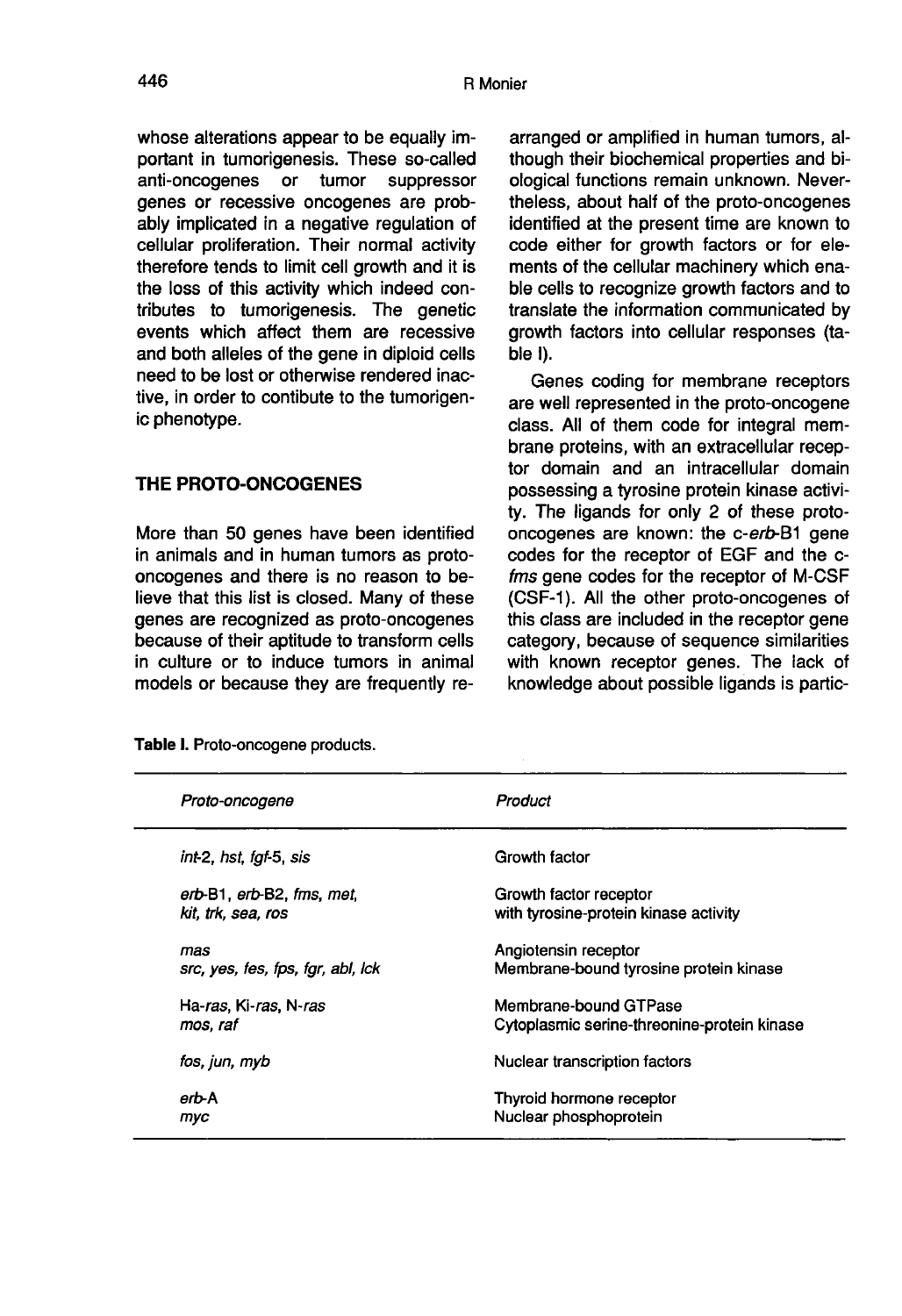ularly frustrating in the case of the c-erb-82 gene, because of its implication in human breast tumorigenesis and of its importance as a marker with prognostic value (Slamon et al, 1987; Guérin et al, 1988; King et al, 1989; Tsuda et al, 1989; Wright et al, 1989).

Some proto-oncogenes, such as c-fos, c-jun or c-myb code for nuclear phosphoproteins, whose production and/or activity are modulated in response to the binding of growth factors to their membrane receptors.

A particularly interesting case is represented by the c-erb-A proto-oncogene, which codes for 1 form of the thyroid hormone receptor. Recent data (Damm et al, 1989) have shown that the activated oncogene, v-erb-A, transduced by the avian erythroblastosis virus, contributes to erythroblast transformation by blocking thyroidhormone-induced differentiation. The verb-A product has kept the DNA binding activity of the normal thyroid-hormone receptor but has lost its ability to bind the thyroid hormone. As a consequence, verb-A functions as a constitutive repressor of triiodothyronine responsive genes. It represents therefore the first example of dominant negative oncogenes, predicted on theoretical grounds by Herskowitz (1987).

The precise function of the c-myc gene, whose activity is associated with cellular proliferation and which has so often been implicated in human tumors, still constitutes an enigma: it is not clear as yet as to whether its product directly participates in DNA replication (Iguchi-Ariga et al, 1987) or in the regulation of gene expression (Kingston et al, 1984) at the transcriptional (Onclerq et al, 1988) or post-transcriptional level (Prendergast and Cole, 1989).

Little is known about the precise pathways through which the signals transduced through the plasma membrane by membrane receptors are transmitted to the nucleus to activate gene expression and DNA replication. Protein kinases located in the cytoplasm are probably involved and one good candidate is the product of the craf proto-oncogene, which encodes such a serine-threonine protein kinase. Recent data (Morrison et al, 1988; Wasylyk et al, 1989) show that its kinase activity is increased in response to growth factor stimulation and that the expression of the raf oncogene activates transcription from promoter elements recognized by the products of the nuclear proto-oncogenes c-jun/ c-fos.

Several proto-oncogenes code for proteins which bind to the cytoplasmic side of<br>the plasma membrane, after postmembrane, translational addition to their peptide structure of a hydrophobic chain (Buss and Sefton, 1985; Hancock et al, 1989). Some of them (eg c-src) code for tyrosine-protein kinases, while the ras genes code for proteins of 21 kDa with sequence similarities to the  $\alpha$ -subunit of G proteins which bind and hydrolyze GTP. The function of these proto-oncogenes remains unclear, although their implication in the process of signal transduction is probable. It has been suggested that tyrosine-protein kinases of the src family are partners of cytokine membrane receptors which have no tyrosine-protein kinase domain of their own. Recently, evidence supporting this hypothesis has been provided for c-Ick, which is expressed in T-lymphocytes and whose kinase activity is increased in response to Tcell activating signals (Veillette et al, 1989).

#### THE ANTI-ONCOGENES

The existence of anti-oncogenes or tumor suppressor genes was postulated on the basis of 2 types of observations :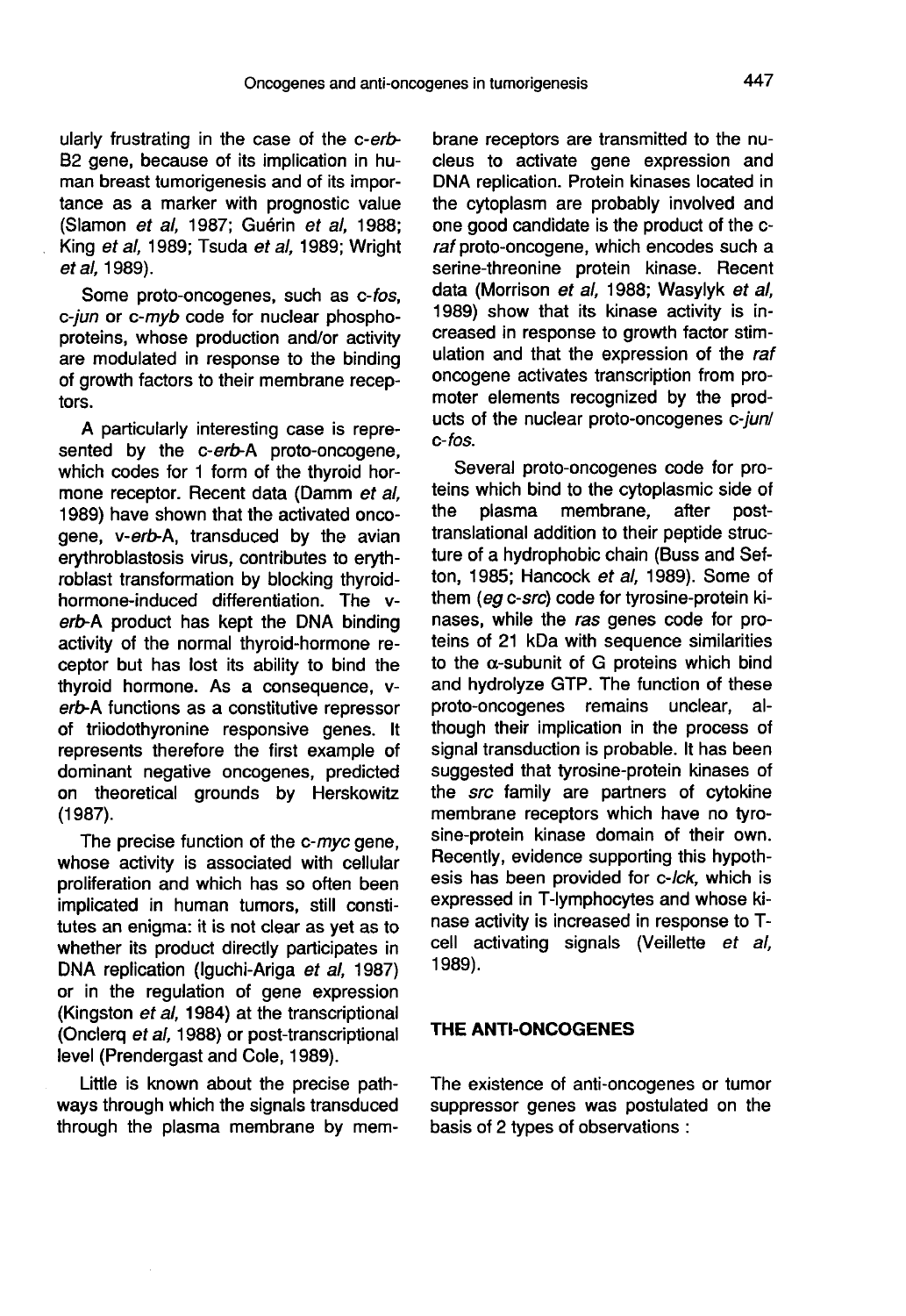- it has frequently been observed that hybrid cells, resulting from the fusion of a tumor cell with a normal cell, are not able to grow as tumors when injected into immu-<br>no-compromised animals (Stanbridge, no-compromised 1987). The tumorigenic phenotype in these experiments is therefore recessive and the normal cell is supposed to express genes, which suppress the tumorigenic phenotype.

- Evidence has been accumulating in recent years to the effect that the proliferation of normal cells is regulated by cytokines, some of which stimulate cell division while others exert a negative effect on cell growth (Sporn and Roberts, 1988). This dual type of regulation leads to the prediction that deregulated proliferation, as observed in transformed and tumor cells, could be the result either of an excess of proliferative signals or of the loss of negative regulation.

# THE Rb GENE

The identification of the first anti-oncogene actually stemmed from the study of one particular cancer, retinoblastoma, which occurs either in hereditary or sporadic form in young children.

An epidemiological study of retinoblastoma enabled Knudson (1971) to propose that the appearance of the tumor requires 2 genetic events occurring successively in the same retina precursor cell. In hereditary cases, 1 of these 2 genetic changes is already present in the germ line and is the cause of the hereditary transmission of retinoblastoma. The second genetic event occurs in a somatic cell and, when it has occurred in a retina precursor cell, a retinoblastoma is produced. Further cytogenetic and gene linkage studies identified a locus on chromosome 13 p 14 as linked to the hereditary predisposition to retinoblastoma. The cloning of the retinoblastoma (Rb) gene (Friend et al, 1986; Lee et al, 1987) established that the 2 genetic events postulated by Knudson actually affect the same locus on each of the 2 chromosomes 13 in diploid cells and amount to the complete loss or inactivation of the 2 Rb alleles.

The Rb gene covers about 200 kb and is comprised of 27 exons (Hong et al, 1989; T'Ang et al, 1989). Its promoter region has no recognizable TATA or CAAT boxes, but possesses an Sp I transcription factor binding site, and a GC-rich domain, ie it has the characteristic features of house keeping gene promoters. The Rb gene is transcribed as a 4.6 kb mRNA, and its protein product is a 105 kDa phosphorylated polypeptide located in the nucleus. The Rb protein is subject to a cycle of phosphorylation-dephosphorylation which is coupled to the cell cycle (Ludlow et al, 1989).

Thus, in the retinoblastoma case, tumorigenesis is the result of the inactivation of 1 particular gene, the Rb gene, and not of the activation of proto-oncogenes. The Rb gene is at the moment the best example of a gene whose activity is antagonistic to tumor development, ie of an anti-oncogene or tumor suppressor gene.

The Rb gene, which is responsible for the hereditary predisposition to retinoblastoma, predisposes also to osteosarcomas and, possibly, melanomas as observed in survivors of hereditary retinoblastomas (Murphree and Benedict, 1984; Hansen et al, 1985). However, its inactivation may also take part in the progression of other tumors, since several recent observations have demonstrated that the Rb gene is not only inactivated in all retinoblastomas, but also in a fraction of small cell lung cancers (Harbour et al, 1988) and breast cancers (Lee et al, 1988; TAng et al, 1988).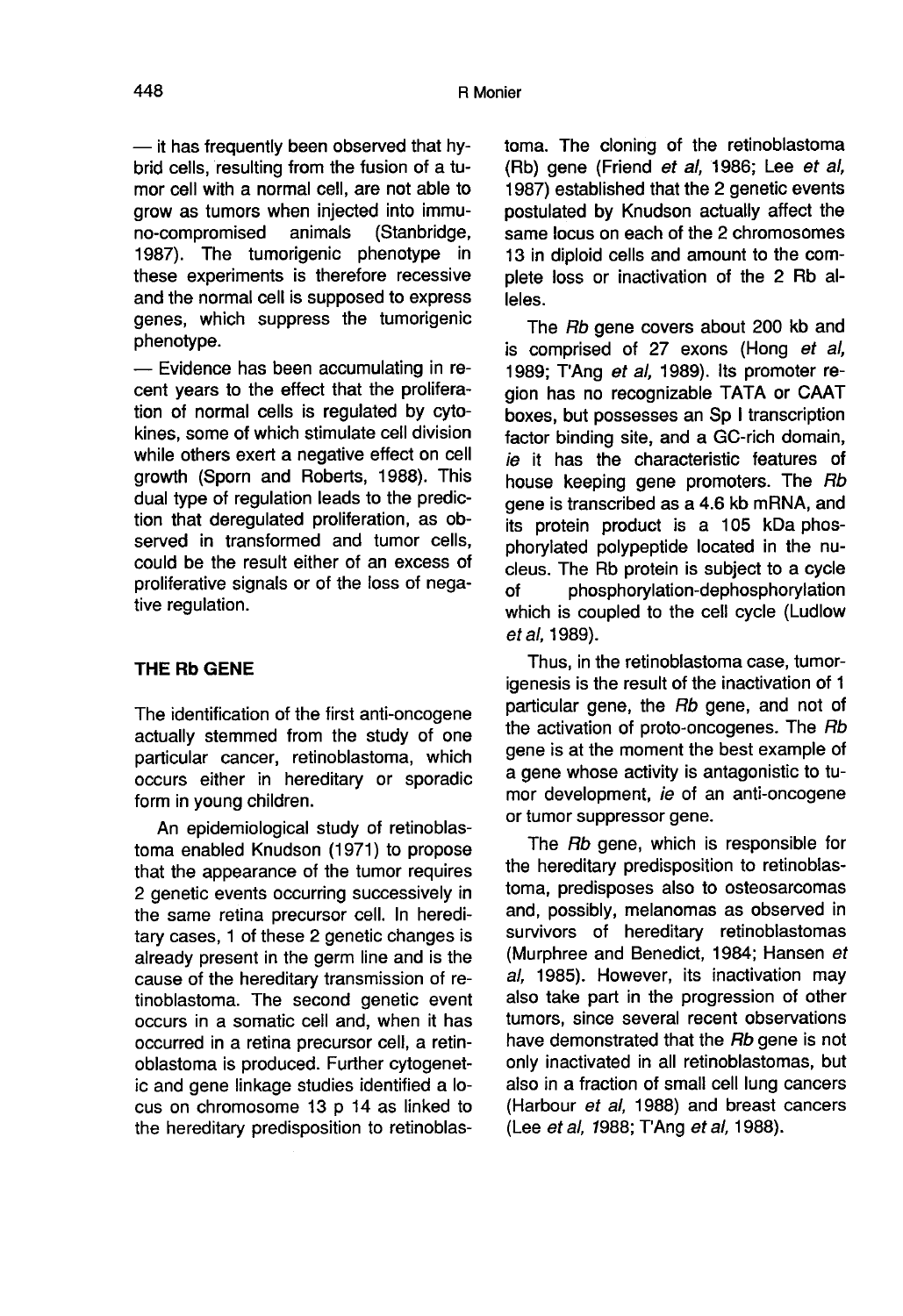Moreover, it has now been shown that the transforming proteins of several DNA tumor viruses (SV40 large T, Polyoma large T. Adenovirus 5 E1A, HPV-6 and HPV-16 E7) (De Caprio et al, 1988; Whyte et al, 1988; Dyson et al, 1989) bind to the unphosphorylated form of the Rb protein (Ludlow et al, 1989). Some mutants of SV40 T and adenovirus 5 E1A, which are inactive in transformation are also unable to bind the Rb protein. Therefore, it is likely that the formation of complexes between the viral transforming proteins and the Rb protein plays a role in transformation. It can be suggested that the viral protein act, at least in part, by preventing the Rb gene from playing its normal role in the regulation of cellular division.

#### THE p53 GENE

Another likely example of anti-oncogenes is the gene coding for the nuclear phosphoprotein p53. The p53 gene was previously considered as a proto-oncogene, because it apparently co-operated with the Ha-ras oncogene in rodent cell transformation (Eliyahu et al, 1984; Parada et al, 1984). However, it was recently discovered that the particular p53 cDNA clone used in co-transformation experiments was a mutated form of the normal gene, which is itself devoid of co-operating activity (Hinds et al, 1989). Moreover, there are several examples of tumorigenic cell lines in which the p53 gene is lost or otherwise inactivated (Wolf and Rotter, 1985; Masuda et al, 1987; Ben-David et al, 1988; Hicks and Mowat, 1988) and it has already been known for several years that p53 forms complexes with SV40 large T (Lane and Crawford, 1979) and adenovirus 5 E1B (Sarnow et al, 1982) in cells transformed by SV40 and adenovirus 5, respectively. It also forms complexes in vitro with the E6

protein of HPV16 (Howley, personal communication). For all these reasons, it is likely that the  $p53$  gene, which maps to human chromosome 17 p (Miller et al, 1986) is in fact an anti-oncogene and not a protooncogene (Finlay et al, 1989). If this is true, it shows that anti-oncogenes can be confused with proto-oncogenes, because some of their mutants are able to exert a dominant negative effect.

#### THE Krev-1/rap-1 GENE

Many attempts to find tumor suppressor genes by transfecting DNA from normal cells into transformed cell lines and looking for morphological revertants have been made. One of these attempts succeeded in identifying the murine Krev-1 gene, a gene which could code for a protein of 184 aminoacids with several similarities to Ha-rasp21 and which can revert to "flat" morphology NIH 3T3 cells transformed by the Kir-<br>sten strain of murine sarcoma virus (Kitavama et al, 1989). The Krey-1 gene is identical to rap-1, a member of the ras gene family, previously cloned by Pizon et al (1988).

### ANTI-ONCOGENES IN OTHER HEREDITARY TUMORS

Besides retinoblastoma, there are several other examples of tumors, the predisposition of which is transmitted from parents to children through the germ line. For some of them, linkage studies and DNA restriction fragment length polymorphism have permitted the identification of chromosome regions in which the predisposing genes are located (table II). At the moment, it is usually assumed that these genes should be anti-oncogenes as is the case for retinoblastoma.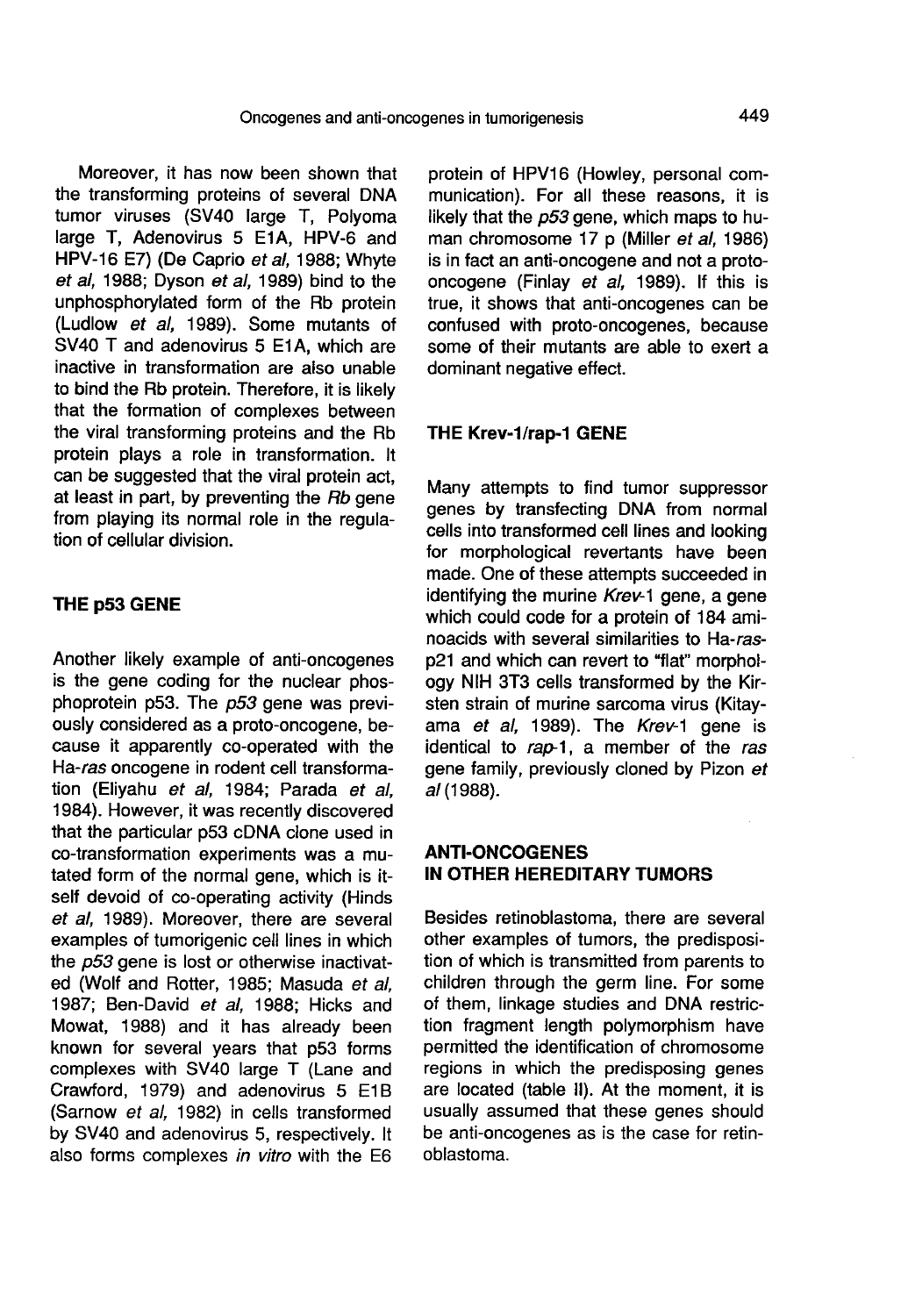| Tumor                            | Chromosome loci |             |
|----------------------------------|-----------------|-------------|
| Retinoblastoma/Osteosarcoma      | 13              | q14         |
| Wilms' tumor associated with:    |                 |             |
| <b>WAGR</b> syndrome             | 11              | p13         |
| Beckwith-Wiedeman syndrome       | 11              | p15         |
| Multiple endocrine neoplasia, 2A | 10              | p11.2-g11.2 |
| Neurofibromatosis Type 1         | 17              | a12-q22     |
| Neurofibromatosis Type 2         | 22              | q11.1-q13.1 |
| Polyposis coli                   | 5               | q21-q22     |
| Von Hippel-Lindau syndrome       | з               | p25         |

Table II. Chromosome loci associated with inherited predispositions to cancers.

Nevertheless, it should be pointed out that none of the hypothetical antioncogene has been identified and cloned as yet and there are indications that genetic mechanisms involved in hereditary tumors other than retinoblastoma might be more complicated. In the case of the Wilms' tumors of the kidney, 2 loci on chromosone 11, 1 at 11 p 13 and the other at 11 p 15 are linked to the genetic predisposition. The existence of a 3rd locus, which has not been located as yet, has recently been recognized (Grundy et al, 1988; Huff et al, 1988). It is equally possible that, in other hereditary tumors, the predisposing gene be of the proto-oncogene type, rather than of the anti-oncogene type.

# ALLELE LOSSES IN HUMAN COMMON CANCERS

The use of restriction fragment length polymorphism has shown that, in many human tumors, large deletions of well-defined chromosome regions are frequently observed (table 111). It is suspected that the chromosome regions where these deletions occur contain alleles of antioncogenes, which are thus lost in the tumor cells. In 2 cases, hypotheses can be formulated with regard to the identity of the postulated anti-oncogenes: allele losses on the long arm of chromosome 13 could affect the Rb gene while those occurring on the short arm of chromosome 17 could entail the loss of a p53 gene allele (Baker et al, 1989).

Colorectal cancer is a good example of a common human tumor, for which the respective contributions of oncogene activation and allele losses to tumor progression have been carefully studied (Vogelstein et al, 1988). Most colorectal carcinomas appear to arise from adenomas, which can themselves be classified in classes representing successive steps in the transition from the normal epithelium to the malignant tumor. Moreover, familial adenomatous polyposis is a hereditary condition which predisposes to the development of many colorectal adenomas in affected persons. The locus *(fap)* segregating with this disease has been mapped to the long arm of chromosome 5 (Herrera et al, 1986; Bodmer et al, 1987; Leppert et al, 1987). The determination in tumors at different levels of progression of the respective frequencies of allelic losses on chromosomes 5, 17 and 18 and of activation of the Ki-ras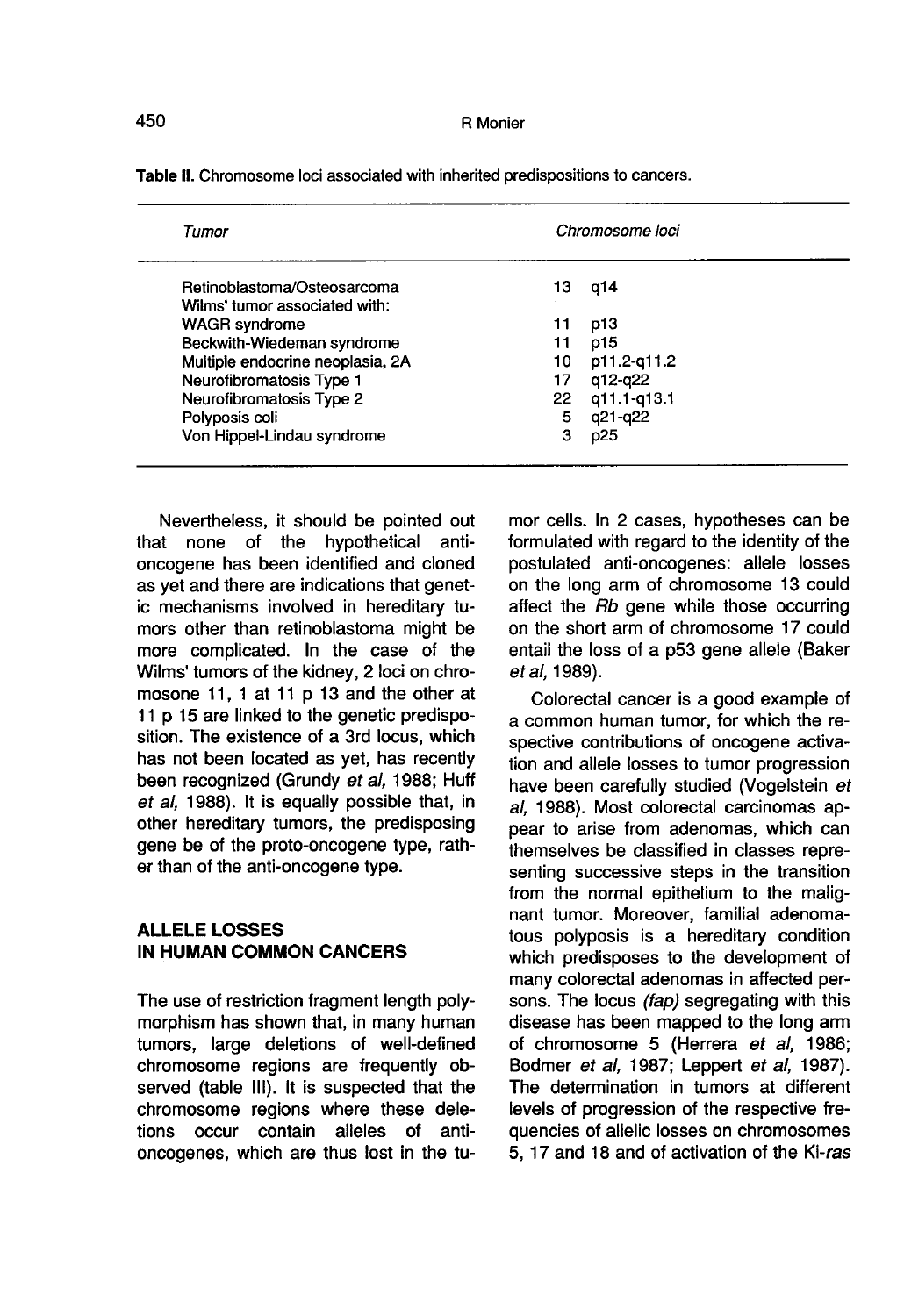| Tumor                       | Chromosome sites       |  |
|-----------------------------|------------------------|--|
| <b>Bladder</b>              | 11 p                   |  |
| <b>Breast</b>               | 11 p. 13 g. 17 p       |  |
| Colon                       | 5 g, 17 p, 18 g        |  |
| Gliomas (esp. astrocytomas) | 17 p                   |  |
| Renal cell carcinoma        | 3 p14-p25              |  |
| Lung                        |                        |  |
| small cell lung carcinomas  | 3 p14-p25, 13 q, 17 p  |  |
| others                      | 3 p, 11 pter-p15.5,    |  |
|                             | 11 p13-g13, 13 g, 17 p |  |
| Parotid gland               | 3 p14-p25              |  |
| Stomach                     | 11 p                   |  |
| Thyroid (medullary)         | 1 p                    |  |
| Uterine cervix              | 3 p, 11 p              |  |
|                             |                        |  |

Table III. Allelic losses in human tumors (detected by restriction fragment length polymorphism).

proto-oncogene has led Vogelstein et al (1988) to suggest that in patients without familial polyposis, the somatic loss of 1 allele at the fap locus could be the 1st event leading to an inefficient control of cellular proliferation. In many patients, the appear ance of a fully malignant tumor would result from the accumulation in the same cell of the fap allele loss, a Ki-ras gene mutation, the allelic loss of chromosome 18 q sequences and the allelic loss of chromosome 17 p sequences occurring in that order.

Classical epidemiological studies of colorectal cancers have already suggested that the appearance of a malignant carcinoma requires the accumulation of 5-6 genetic events in the same cell (Cairns, 1978). Recent molecular genetic studies therefore confirm the multi-step nature of colorectal tumor progression and have permitted the identification of 4 different genetic alterations associated with these tumors. The fact that amongst these 4 alterations, 3 are likely to correspond to the loss of anti-oncogenes and 1 is a proto-oncogene mutation underlines the importance of anti-oncogene inactivation in 1 common cancer.

Another intriguing aspect of these data is that, even though ras mutations occur in about 50% of all tumors examined, it remains that, in the other 50%, no ras gene mutation was observed. The identification of the genetic event which can substitute for the ras gene mutation is evidently a high priority goal. Similarly, allelic losses on chromosomes 5, 18 and 17 do not occur in all tumors, nor do they always occur in the order described above for some of the tumors. It would be of evident clinical interest to distinguish between 2 possible hypotheses. The 1st hypothesis would suggest the existence of a panel of genetic alterations, some of which, in different combinations, would lead to the appear ance of tumors with identical pathological presentations. The 2nd hypothesis states that different combinations of genetic alterations actually produce phenotypically different tumors that we are not able to recognize as pathological entities because of the relative inefficiency of our present techniques.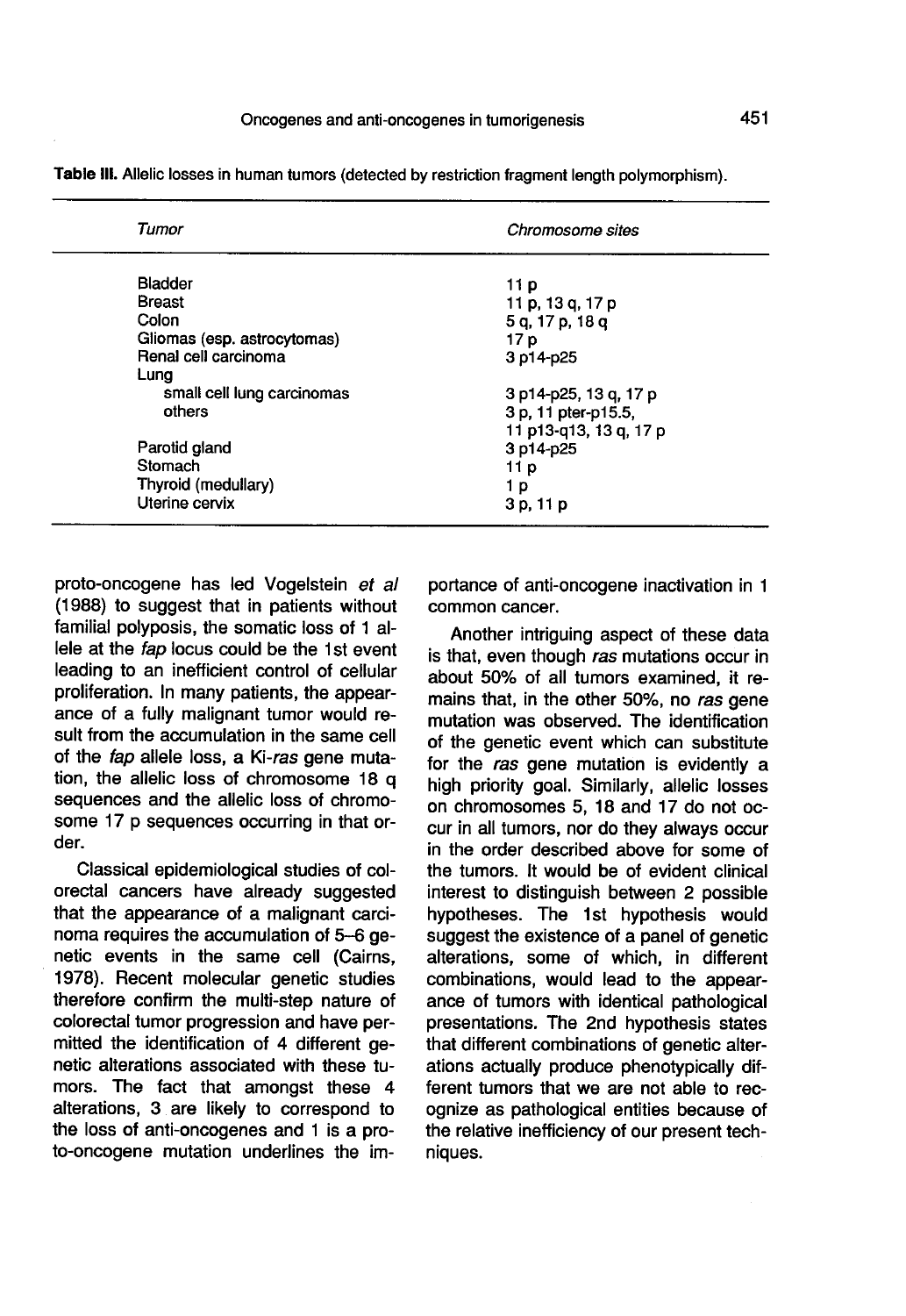The second hypothesis is already supported by studies which attribute significant prognostic value to observations on the state and expression of some oncogenes in common human cancers.

#### **REFERENCES**

- Baker SJ, Fearon ER, Nigro JM, Hamilton SR, Preisinger AC, Jessup JM, Van Tuinen P, Ledbetter DH, Barker DF, Nakamura Y, White R, Vogelstein B (1989) Chromosome 17 deletions and p53 gene mutations in colorectal carcinomas. Science 244, 217-220
- Ben-David Y, Prideaux VR, Chow V, Benchimol S, Bernstein A (1988) Inactivation of the p53 oncogene by internal deletion of retroviral integration in erythroleukemic cell lines induced by Friend leukemia virus. Oncogene 3, 179-185
- Bodmer WF, Bailey CJ, Bodmer J, Bussey HJR, Ellis A, Gorman P, Lucibello FC, Murday VA, Rider SH, Scambler P, Sheer D, Solomon E, Spurr NK (1987) Localization of the gene for familial adematous polyposis on chromosome 5. Nature 328, 614-616
- Buss JE, Sefton BM (1985) Myristic acid a rare fatty acid is the lipid attached to the transforming protein of Rous sarcoma virus and its cellular homolog. J Virol 53, 7-12
- Cairns J (1978) In: Cancer: Science and Society. Freeman, San Franciso, 37
- Damm K, Thompson CC, Evans RM (1989) Protein encoded by y-erb-A functions as a thyroid-hormone receptor antagonist. Nature 339, 593-597
- De Caprio JA, Ludlow JW, Fiage J, Shew JY, Huang CM, Lee WH, Marsilio E, Paucha E, Livingston DM (1988) SV40 large T antigen forms a specific complex with the product of the retinoblastoma susceptibility gene. Cell 54, 275-283
- Dyson N, Howley P, Münger K, Harlow E (1989) The human papillomavirus-16 E7 oncoprotein is able to bind to the retinoblastoma gene product. Science 243, 939-937
- Eliyahu D, Raz A, Gruss P, Givol D, Oren M (1984) Participation of p53 cellular tumor antigen in transformation of normal embryonic cells. Nature 312, 646-649
- Finlay CA, Hinds PW, Levine AJ (1989) The p53 proto-oncogene can act as a suppressor of transformation. Cell 57, 1083-1093
- Friend SH, Bernards R, Rogelj S, Weinberg RA, Rapaport JM, Albert DM, Dryja TP (1986) A human DNA segment with properties of the gene that predisposes to retinoblastoma and osteosarcoma. Nature 323, 643-646
- Grundy P, Koufos A, Morgan K, Li FP, Meadows AT, Cavenee WK (1988) Familial predisposition to Wilms' tumour does not map to the short arm of chromosome 11. Nature 336, 374-376
- Guérin M, Barrois M, Terrier MJ, Spielman M, Riou G (1988) Overexpression of either cmyc or c-erb-B-2/neu proto-oncogenes in human breast carcinomas: correlation with poor prognosis. Oncogene Res 3, 21-31
- Hancock JF, Magee Al, Childs JE, Marshall CJ (1989) All ras proteins are polyisoprenylated but only some are palmitoylated. Cell 57, 1167-1177
- Hansen MF, Koufos A, Gallie BL, Phillips RA, enee WK (1985) Osteosarcoma and retinoblastoma: a shared chromosomal mechanism revealing recessive predispositions. Proc Natl Acad Sci USA 82, 6216-6220
- Harbour JW, Lai SL, Whang-Peng J, Gazdar AF, Minna JD, Kaye FJ (1988) Abnormalities in structure and expression of human retinoblastoma gene in SCLC. Science 241, 353-357
- Herrera L, Kakati S, Gibas L, Pietrzak E, Sandberg AA (1986) Brief clinical report: Gardner syndrome in man with an interstitial deletion of 5q. Am J Med Genet 25, 473-476
- Herskowitz 1 (1987) Functional inactivation of genes by dominant negative mutations. Nature 329, 219-222
- Hicks GG, Mowat M (1988) Integration of Friend murine leukemia virus into both alleles of the p53 oncogene in an erythroleukemic cell line. J Virol 62, 4752-4755
- Hinds P, Finlay C, Levine AJ (1989) Mutation is required to activate the p53 gene for cooperation with the ras oncogene and transformation. J Virol 63, 739-746
- Hong FD, Huang HJS, To H, Young LJS, Oro A, Bookstein R, Lee EYHP, Lee WH (1989) Structure of the human retinoblastoma gene. Proc Natl Acad Sci USA 86, 5502-5506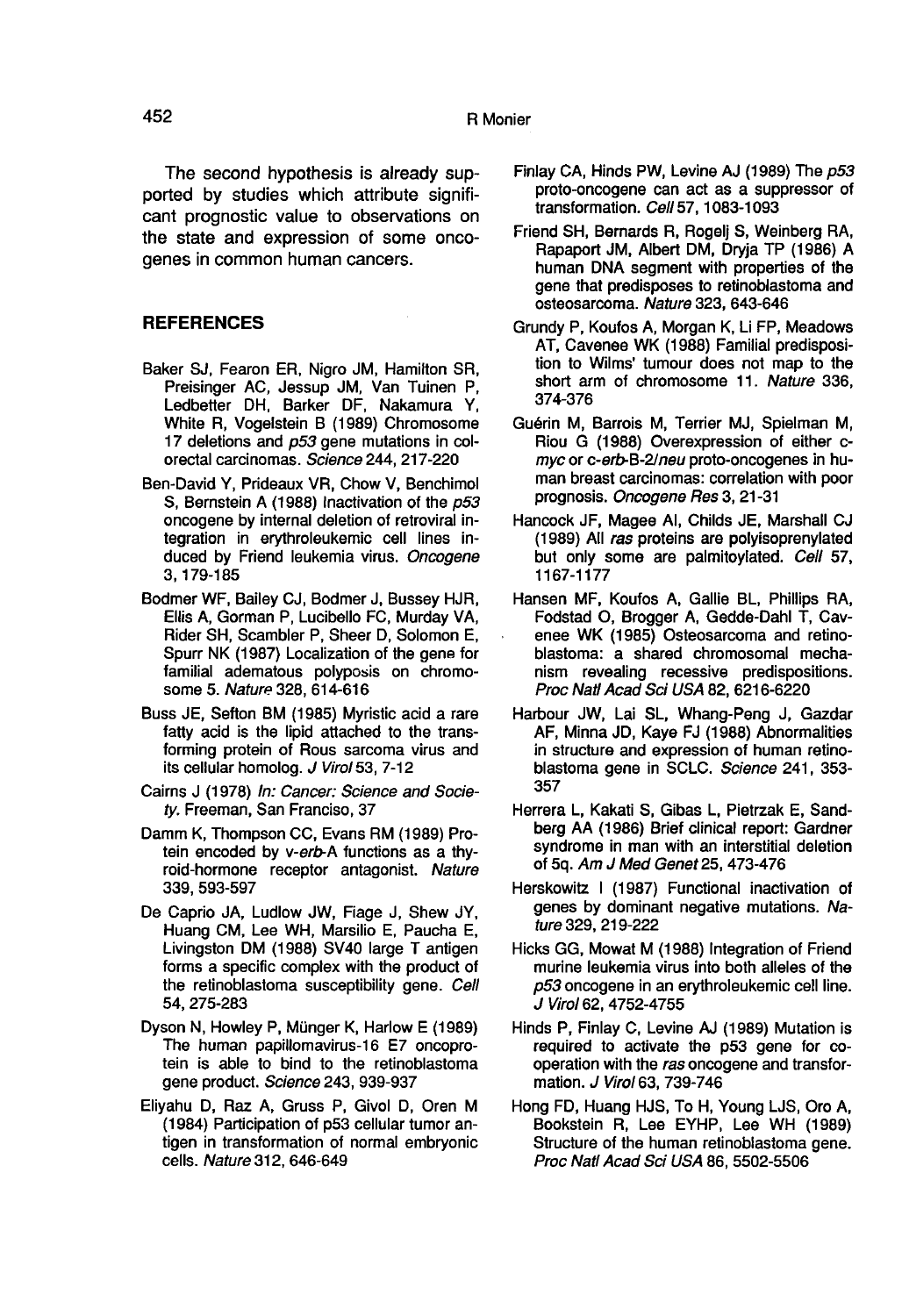- Huff V, Compton DA, Chao LY, Strong LC, Geiser CF, Saunders G (1988) Lack of linkage of familial Wilm's tumour to chromosomal band 11 p13. Nature 336, 377-378
- lguchi-Ariga SMM, ltani T, Kiji Y, Ariga H (1987) Possible function of the c-myc product: promotion of cellular DNA replication. EMBO J 6, 2365-2371
- King CR, Swain SM, Porter L, Steinberg SM, Lippman ME, Gelman EM (1989) Heteroge-<br>neous expression of erb-B2 messenger RNA in human breast cancer. Cancer Res 49, 4185-4191
- Kingston RE, Baldwin Jr AS, Sharp PA (1984) Regulation of heat shock protein 70 gene expression by c-myc. Nature 312, 280-282
- Kitayama H, Sugimoto Y, Matsuzaki T, Ikawa Y, Noda M (1989) A ras-related gene with transformation suppressor activity. Cell 56, 77-84
- Knudson Jr AG (1971) Mutation and cancer: statistical study of retinoblastoma. Proc Natl Acad Sci USA 68, 820-824
- Lane DP, Crawford LV (1979) T antigen is bound to a host protein in SV40-transformed cells. Nature 278, 261-263
- Lee WH, Bookstein R, Hong F, Young LJ, Shew JY, Lee EYHP (1987) Human retinoblastoma susceptibility gene: cloning, identification and sequence. Science 235, 1394-1399
- Lee EYHP, To H, Shew JH, Bookstein R, Scully P, Lee WH (1988) Inactivation of the retinoblastoma susceptibility gene in human breast cancers. Science 241, 218-242
- Leppert M, Dobbs M, Scambler P, O'Connell P, Nakamura Y, Stauffer D, Woodward S, Burt R, Hughes J, Gardner E, Lathrop M, Wasmuth J, Lalouel JM, White R (1987) The gene for familial polyposis coli maps to the long arm of chromosome 5. Science 238, 1411-1413
- Ludlow JW, De Caprio JA, Huang CM, Lee WH, Paucha E, Livingston DH (1989) SV40 large T antigen binds preferentially to an underphosphorylated member of the retinoblastoma susceptibility gene product family. Cell 56, 57-65
- Masuda H, Miller C, Kueffler HP, Battifora H, Cline MJ (1987) Rearrangement of the p53 gene in human osteogenic sarcomas. Proc Natl Acad Sci USA 84, 7716-7719
- Miller C, Mohandas T, Wolf D, Prokocimer MP, Rotter V, Koeffler HP (1986) Human p53 gene localized to short arm of chromosome 17. Nature 319, 783-784
- Morrison DK, Kaplan DR, Rapp U, Roberts TM (1988) Signal transduction from membrane to cytoplasm: growth factors and membranebound oncogene products increase c-raf phosphorylation and associated protein kinase activity. Proc Natl Acad Sci USA 85, 8855-8859
- Murphree AL, Benedict WF (1984) Retinoblastoma: clues to human oncogenesis. Science 223, 1028-1033
- Onclercq R, Gilardi P, Lavenu A, Cremisi C (1988) c-myc products trans-activate the adenovirus E4 promoter in EC stem cells by using the same target sequence as E1 A products. J Virol 62, 4533-4537
- Parada LF, Land H, Weinberg RA, Wolf D, Potter V (1984) Co-operation between gene encoding p53 tumor antigen and ras in cellular transformation. Nature 312, 649-651
- Pizon V, Chardin P, Lerosey I, Olofsson B, Tavitian A (1988) Human cDNAs rap 1 and rap 2 homologous to the Drosophila gene Dras3 encode proteins closely related to ras in the effector region. Oncogene 3, 201-204
- Prendergast GC, Cole MD (1989) Posttranscriptional regulation of cellular gene expression by the c-myc oncogene. Mol Cell Biol 9, 124-134
- Sarnow P, Ho YS, Williams J, Levine AJ (1982) Adenovirus E1b-58kd tumor antigen and SV40 T are physically associated with the same 54kd cellular protein in transformed cells. Cel1 28, 387-394
- Slamon DJ, Clark GM, Wong SG, Levin WJ, UIIrich A, McGuire WL (1987) Human breast cancer: correlation of relapse and survival with amplification of the HER-2/neu oncogene. Science 235, 177-182
- Sporn MB, Roberts AB (1988) Peptide growth factors are multifunctional. Nature 332, 217- 219
- Stanbridge EJ (1987) Genetic regulation of tumorigenic expression in somatic cell hybrids. Adv Viral Oncol6, 83-101
- TAng A, Varley JM, Chakraborty S, Murphree AL, Fung YKT (1988) Structural rearrange- ments of the retinoblastoma gene in human breast carcinoma. Science 242, 263-266